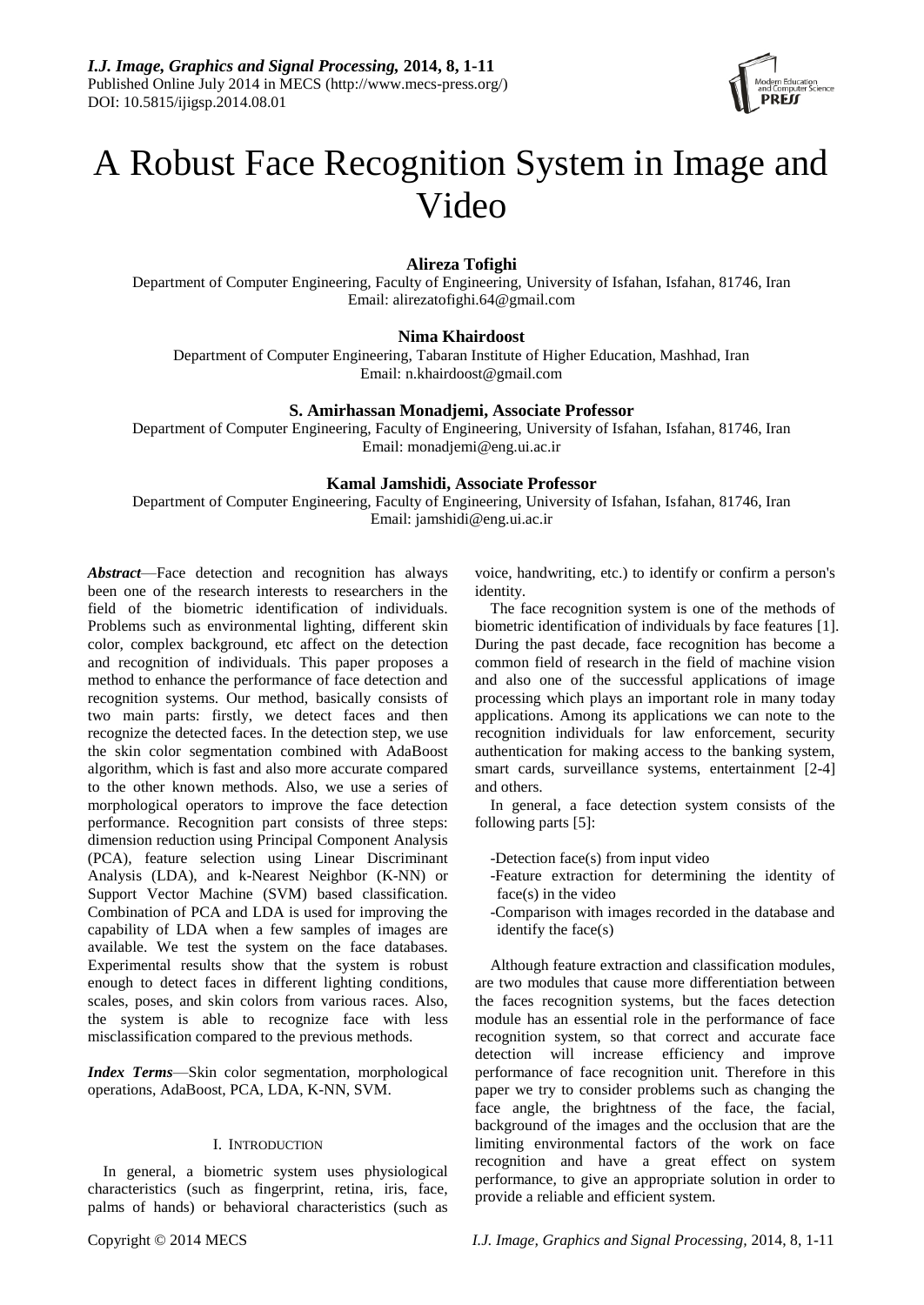According to studies, face detection methods can be divided into four different categories [6]: (1) Knowledgebased methods that encode the human knowledge about the face into rules that express the relationship between facial features such as detection of a triangle in the face, (2) Feature-based methods that use features such as color, edge, and texture to locate faces even when the lighting condition, scale, or pose change, (3) Template matching methods that use patterns already stored, and decision for face detection comes from correlations between the stored patterns and the input image, and (4) Appearancebased methods, where unlike the template matching methods, patterns are learned by a set of training images to detect faces.

Since face detection is mostly used in video and realtime applications, its algorithms must be fast and computationally not complex as far as possible. Furthermore, they must be effective and accurate. So we proposed two scenarios that in first we employ a combination of skin color segmentation and AdaBoost in order to benefit from the advantages of both. And in second, using the Background Differencing method we isolate the foreground region and then apply the Skin-Color algorithm on it and next, we take advantage of the AdaBoost algorithm.

Moreover, among various solutions to the face recognition [7], the most successful seems to be those methods which extract features from faces to optimally represent faces belong to a class and separate faces from different classes [8]. This means that prior to the recognition, the features should be extracted from faces. Recently, many methods have been proposed for feature extraction [4, 7-12]. The main trend in face feature extraction is to use only features having high separability power, while ignoring the rest and representing the data in a lower dimensional space, computed through a linear or non-linear transformation satisfying certain properties. Statistical techniques have been widely used to extract the features of the face patterns. Principal Component Analysis (PCA) [9-12], Linear Discriminant Analysis (LDA) [11, 13-16], Gabor filtering [8, 17-19], and Discrete Cosine Transform (DCT) [20-22] are the main techniques used for data reduction and feature extraction. PCA selects features which are effective in class representation, while LDA algorithm selects features that are most effective for class separability. According to a study in [23], we can see that PCA might outperform LDA when the number of samples per class is small, while in the case of training set with a large number of samples, the LDA still outperforms the PCA. It can be said that the computational cost of the LDA is much higher than the PCA method and PCA is less sensitive to different training data sets. However in some cases, simulations using the LDA method show higher

performance compared to the PCA method [23]. We use a combination of PCA and LDA to exploit the advantages of both methods [11]. By applying PCA to preprocess face images, we get low dimensionality images which are ready to extract LDA features [11].

In order to classify the face images, there are different known classifiers such as K-nearest neighbor (KNN) [10], artificial neural networks (ANNs) [8, 11] and support vector machine (SVM) [9, 20, 24-27]. We employ PCA and LDA methods for feature selection and powerful SVM classifiers to classify face images, and a high recognition performance is expected.

The next section contains the description for the face detection method. Section III describes the PCA and LDA dimension reduction and feature selection algorithms and also the SVM methods which are used for face classification. Section IV describes the proposed method. The experimental results are presented in Section V and the conclusions are finally drawn in Section VI.

## II. FACE DETECTION USING SKIN-COLOR AND ADABOOST

As mentioned, in this scenario we first use the Skincolor method to extract skin regions that are candidates to the face. To further improve the performance of face detection and to ensure higher accuracy, we used a series of morphological operations to improve the candidate regions. Next, the faces are detected using AdaBoost algorithm and the Haar-like features extracted from the candidate regions. This method is enough fast and suitable for video processing and uses the benefits of both Skin-color and AdaBoost methods. The above scenario is shown in Fig. 1.

## *A. Skin Color Segmentation*

The skin plays an important role in many image processing applications including face detection, face tracking, motion analysis, and many different areas of interaction between humans and machines. Since the information based on skin color detection techniques are efficient in terms of computational and its processing is faster than many other face features and also it is robust to changes such as scale, occlusion, etc. it has attracted the attention of many researchers. Studies indicate that amongst the people with various skin colors, the main difference is in the brightness, and not the chrominance. Therefore, distribution of skin color clusters of faces with different skin color will be in a small area of the color space [6].

The main steps for detecting skin in an image using the color information include representing the image pixels in a suitable color space, modeling and classification of the skin and non-skin pixels using a suitable distribution.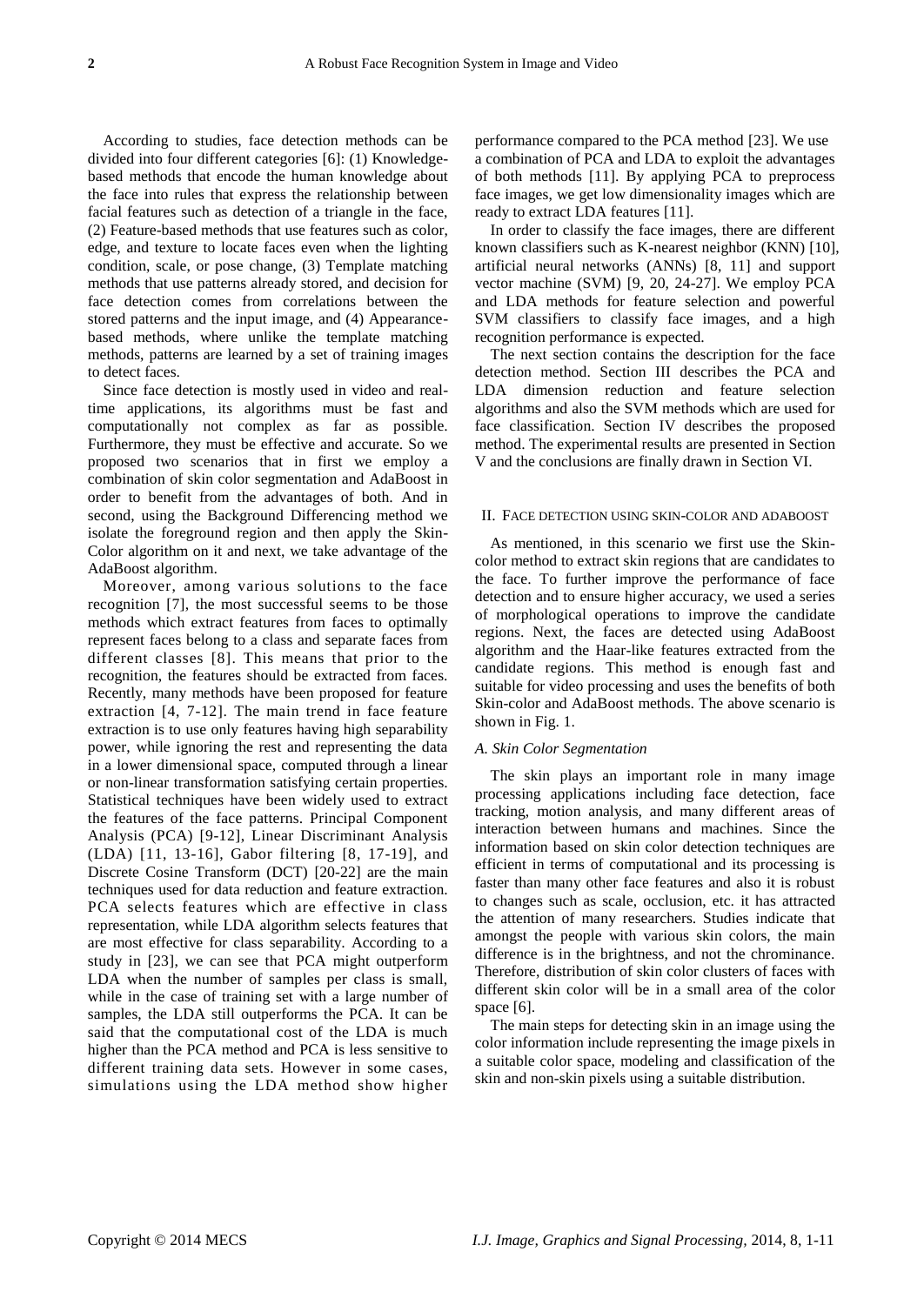

#### *1. Color Space*

Due to the variability and sensitivity of skin color to several factors such as lighting conditions, individual characteristics, ethnicity, camera characteristics, and so on [28], selection of a proper color space can have a great impact on the skin detection performance.

Studies on more than ten common color spaces in [29], indicate that one of the best color spaces for skin color detection is  $YC_bC_r$ . The conversion formula between the  $YC<sub>b</sub>C<sub>r</sub>$  and RGB is as follows (1):

$$
\begin{cases}\nY = 0.299R - 0.587G - 0.114B \\
C_b = 0.564 * (B - Y) + 128 \\
C_r = 0.713 * (R - Y) + 128\n\end{cases}
$$
\n(1)

Research has shown that skin colors differ more in their luminance compared to their chrominance. So it would be reasonable take away the luminance components for skin classification. The  $YC<sub>b</sub>C<sub>r</sub>$  color space decomposes the RGB color into luminance and chrominance information. Due to the separation of chromaticity and illumination component in  $YC<sub>b</sub>C<sub>r</sub>$  model, it is a good choice for skin color detection. Therefore, the color space employed for skin color segmentation is  $YC_bC_r$ .

In Fig. 2.b you can see an example of converting RGB image to the  $YC<sub>b</sub>C<sub>r</sub>$  image.

## *2. Skin Color Model*

After choosing the color space, we need to specify the skin color model to segment the skin and non-skin pixels. Different methods such as explicit skin-color space thresholding, histogram model, Gaussian classifiers, elliptical boundary model, MLP classifier, Maximum entropy classifier, and Bayesian network classifier [28] have been proposed to carry out that task.

One of the challenges in skin detection algorithms is their time complexity. For example, in methods such as nearest neighborhood, time order is about several seconds and sometimes a minute or more, which is much more than the Gaussian based scheme. Furthermore, Gaussian method needs learning and memory storage. Therefore, to improve the efficiency of the skin color segmentation, the thresholding model is applied.

As before, skin color of different people is placed in small region of color space. Thus we can use this issue and apply thresholding (2):

and apply thresholding (2):  
\n*segment* = 
$$
\begin{cases}\n1, & if (80 \le C_b \le 135 \text{ and } 136 \le C_r \le 177) \\
0, & otherwise\n\end{cases}
$$
\n(2)

Pixels that their values are in the range of specified threshold, are considered as skin pixels and marked as white, and others are considered as non-skin pixels and marked as black. By this process a binary image is produced. A sample result of applying the skin-color algorithm on a frame of a video is shown in Fig. 2.c.



Fig. 2. Skin color segmentation. a)The original image, b) The image in  $YC<sub>b</sub>C<sub>r</sub>$  space, c) The binary image

#### *B. Binary Morphological Operations*

For better preparation of face region candidates, it is appropriate to use the morphological operations on the output of the previous step. Using morphological operations, we can eliminate holes that have been formed in some parts of the eye, mouth, and nose in the skin color segments. Therefore, by applying morphological operations on it, fewer regions mistakenly are considered as the face candidates and the use of it will generate fewer false alarms. So we employ the morphological operations such as erosion, dilation, and filling. Steps of applying morphological operators which were employed are shown in Fig. 3.

The input of this stage is the binary image from the Skin-color segmentation of the previous stage. Firstly, morphological opening operator is applied to remove the very small objects from the image, while keeps the shape and size of large objects in the image. The definition of a morphological opening of an image, is an erosion operation that is done after the dilation operation and both of them use same structural elements. For this purpose we use here circular structural element with radius 1.

In the following, operation of filling holes is done in order to maintain and keep the face parts together, and this is applied before the second larger opening operation. Because otherwise the resulting output from the image contains spaces, and holes in the faces.

Then morphological opening operation is done to remove the small to medium objects, which are certainly much smaller than a face. To do this operation, a circular structural element with a radius of 6 is employed.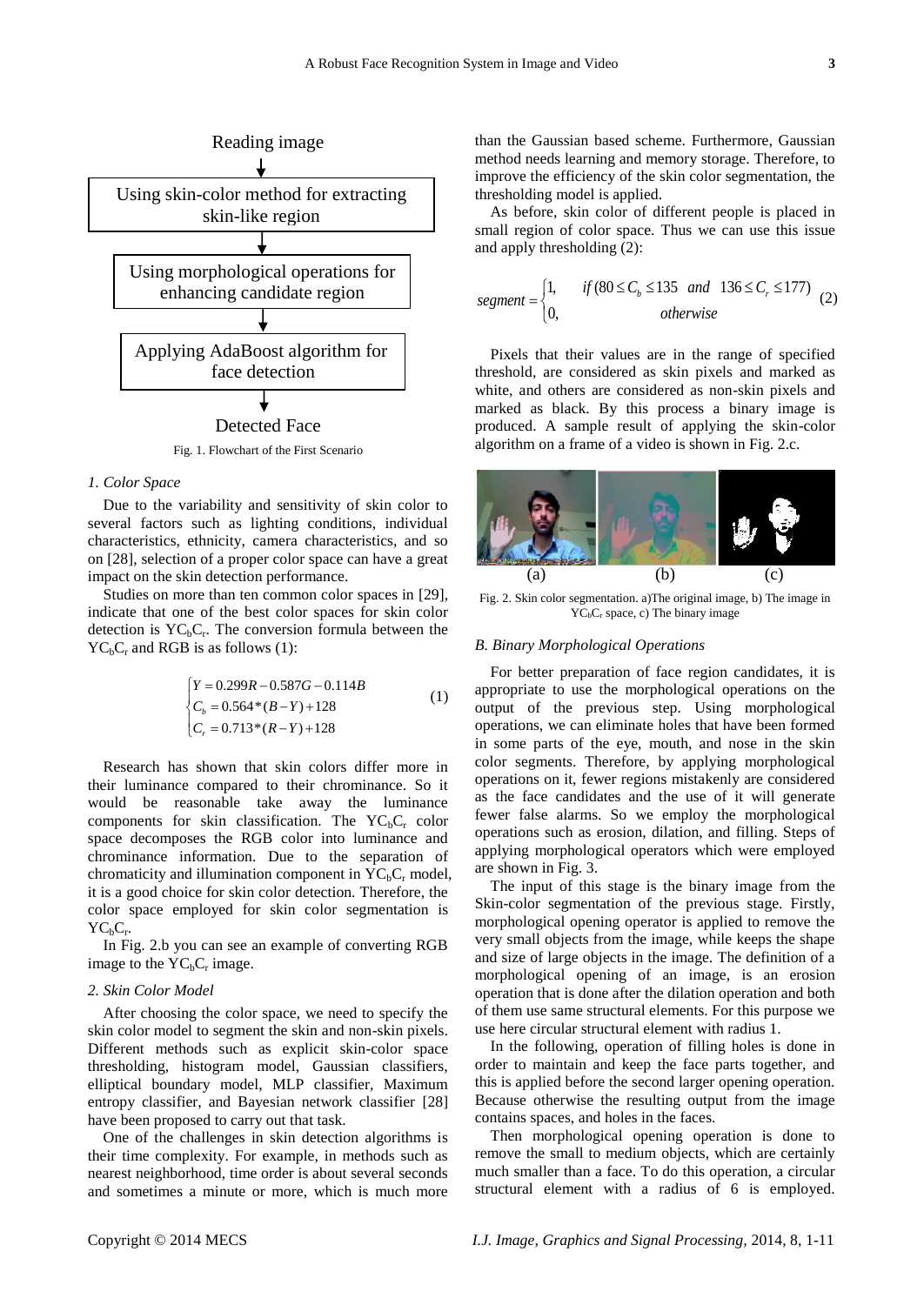Fig. 4 shows the results of applying the morphological operations on the results of skin color segmentation.



Fig. 3. The morphological processing on the segmented image



Fig. 4. Applying morphological operations on the segmented region. a) The binary segmented image, b) The resulting binary image, c) The resulting output

#### *C. Face Detection using AdaBoost*

After obtaining face region candidates, they must be verified to increase the accuracy. For this purpose, we use the Viola and Jones approach [30, 31]. Their approach includes three main steps. Firstly, a Haar-like feature set that later will be used by the detector is computed rapidly using Integral Image. Then we use the AdaBoost algorithm in order to select a small number of important features from the whole set to yield extremely efficient classifiers. Finally, with combining these classifiers as a cascade, we can quickly reject the background regions, while still more computation will be done on the remaining face-like regions by the next stages of the cascaded classifiers.

Actually, AdaBoost is an algorithm to create a powerful classifier from linear combination of the weaker classifiers. A set of Haar-like features is given as input to the cascade classifier. Each weak classifier implements a simple thresholding function on one of the features. With such a large set of weak classifiers, AdaBoost algorithm will select a small number of these weak classifiers and merge them into a classifier to decide whether an image is a face or non-face.

## III. FEATURE EXTRACTION AND FACE RECOGNITION

At this stage after the detecting face, the detected peoples should be recognized. For this purpose, the feature extraction process should leave behind. This means, a series of features from the obtained faces should be extracted. The overview of the proposed feature extraction and face recognition system in Fig. 5 is shown. Duties of the main blocks of this architecture are:

- Acquisition module: In fact this is the entry point to the face recognition process and provides the desired face image to the system.
- Pre-processing module: In this module, face images are normalized. These pre-processing steps can be used as normalization of image size, histogram matching, normalization of the rotation, normalization of light conditions, and etc. The most important of this pre-processing is normalization of the image size. This is usually done on the resulting image of the face detection process to change to the default size. This is the same image size that face detection system works with it.
- Feature extraction module: Here the normalized face image is sent to the feature extraction module in order to find the key features that are used for classification. In other words, this module is responsible for creating a feature vector that represents well the face image.
- Classification module: In this module using a template classifier, features extracted from the face images are compared with those faces that has been stored in database. After this comparison, the face image is recognized.
- Database: Classification module uses directly the face database.

## *A. PCA Dimension Reduction*

Like many applications, the number of variable in the dataset needs to be reduced due to the existence of irrelevant, noisy and redundant information which has been proved to be the detrimental element leading to the inaccuracies in classification performance. Moreover, as the number of features for classification increases, the number of training samples required for statistical modeling and/or learning system grows exponentially. PCA is one of the methods that is used for feature extraction and reduction. The aim of this method is to find orthonormal vectors that have the most effect of the data. We can reduce the dimensions of the image data by eliminating the vectors with less effect. Although this may cause some loss of the image data [12, 32, 33].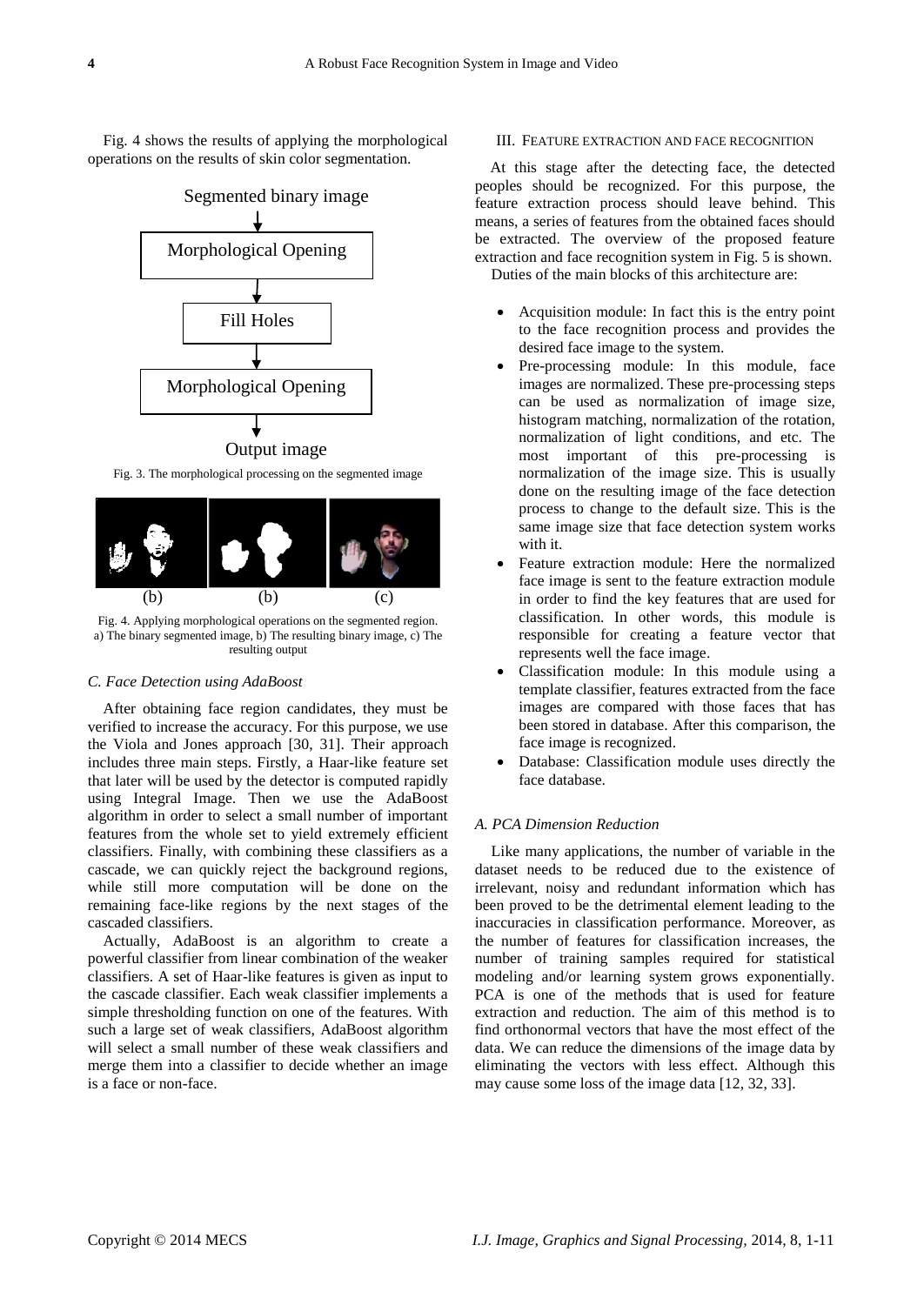

Fig. 5. Overview of the feature extraction and face recognition system

# *B. LDA Feature Selection*

Undoubtedly, one of the most popular and experienced research trends in recent years is using different versions of the LDA in face recognition [32-34]. In this method, we seek to find WLDA vectors that can be able to separate different classes.

In this method, the first two-dimensional images with the dimensions of  $a \times b$  are converted into vectors with a  $\times$  b elemental. Two scatter matrixes inside the class,  $S_w$ , and outside the class,  $S_b$ , are used. The purpose is to produce a space as inside class scattering to be minimum and outside class scattering to be maximum.

Intuitively, if the data of each class are concentrated and the class masses are far from each other as far as possible, designing a learning machine for classifying the data will be easy and the learning machine will have a higher potential for classification of the data as well. Inside class scattering is an index for the concentration of the data in each class and the outside class scattering is an index for the amount of distances between the class masses.

An important point about the LDA method is that in the problems such as face recognition in which we are facing with large scale data and small training samples,  $S_w$  may be close to a singular matrix, i.e. a matrix with zero determinant, that in case it will not be invertible. To fix this problem, first by using the PCA, image mapping is calculated in space with dimensions less than the image dimensions and then in space produced by PCA, LDA is applied [32, 33].

The main idea of PCA is to find the vectors which are best account for the distribution of the face images within the entire image space and selects the features important for class representation. LDA searches the directions for maximum discrimination of classes in addition to dimensionality reduction and selects the features that are most effective for class separability. Thus, first we apply PCA to get the low dimensionality images which are ready to extract LDA features.

## *C. SVM Classifications*

After extracting features, we classify samples by using the classifier. In machine learning, there are some conventional methods that have been extensively applied for multi-class classification problems. For example, the KNN classifier and artificial neural networks (e.g., Multilayer Perceptrons) can be mentioned. Each of these classifiers have their own advantages and disadvantages. Experimental results show that SVM classifier has the best performance compared to other classifiers [9]. SVM is originally designed for binary classification and performs pattern recognition between two classes [35]. The conventional way to extension of SVM to multi-class scenario is decomposing an K-class problem into a series of two-class problems and constructing several binary classifiers. Some of them are: one-against-one and oneagainst-all.

For most applications, the one-against-one approach is more computationally intensive since the results of more SVM pairs must be computed. Regarding the training effort, the one-against-all approach is preferable since only K SVMs have to be trained in comparison with K (K - 1)/ 2 SVMs in the one-against-one approach. The runtime complexity of the two strategies is similar: The oneagainst-all approach requires the evaluation of K SVMs, and the one-against-one approach requires the evaluation of  $(K - 1)$  SVMs. Due to this consideration, since the number of classes in face recognition can be rather large we have applied the one-against-all approach where the number of SVMs is linear with the number of classes.

#### IV. PROPOSED METHOD

You can see the overall flowchart of the proposed system in Fig. 6.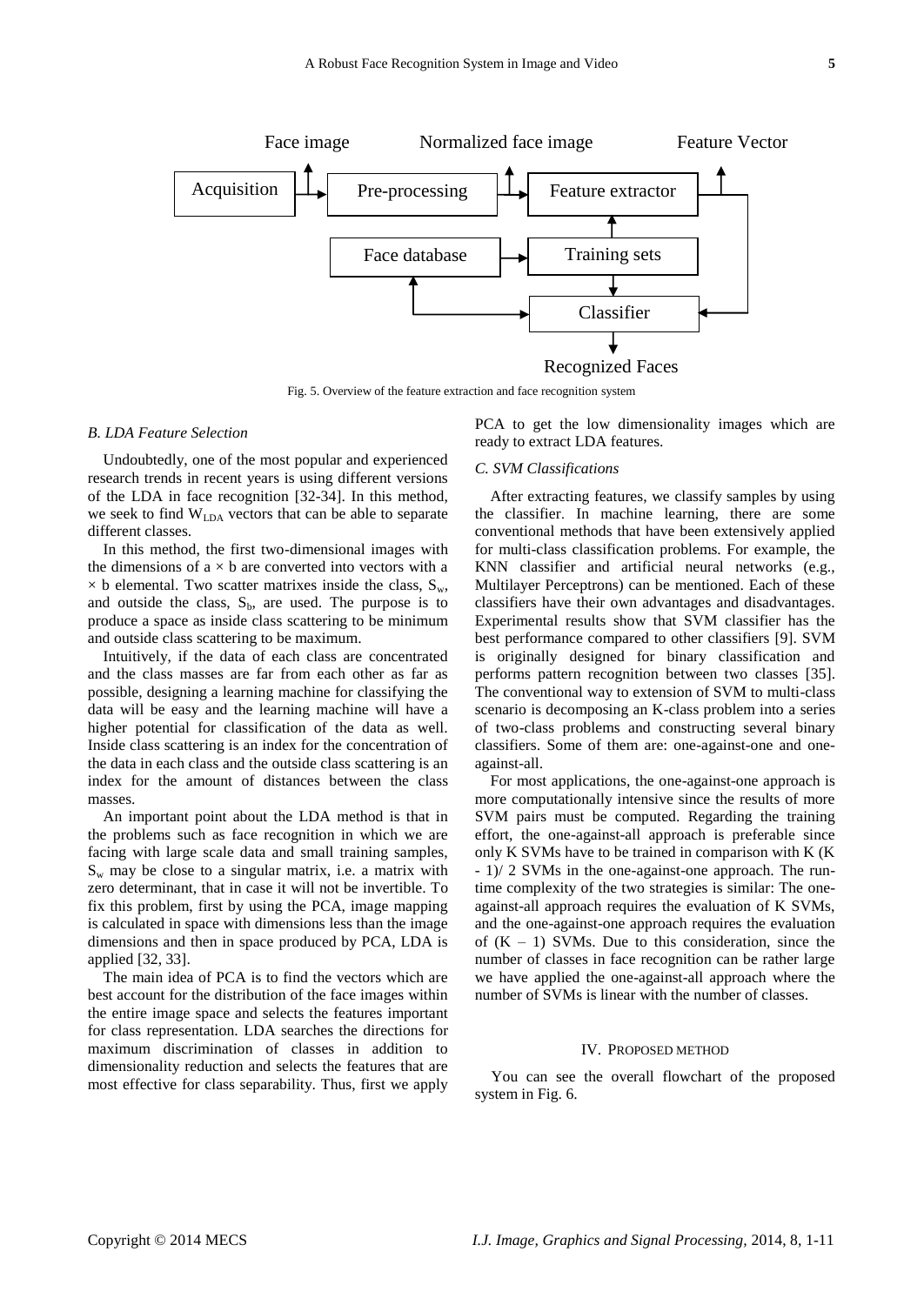

Fig. 6. Overall flowchart of the proposed system

First, for input video, the skin-like regions are extracted using skin-color method. To further improve the performance of the face detection part and to ensure higher accuracy, we applied a series of morphological operations. Then in the next step we extract the face from the candidate regions using the AdaBoost algorithm. This method is enough fast and suitable for video processing and takes advantage of both skin-color and AdaBoost methods. Employing skin-color segmentation algorithm, before the AdaBoost, will reduce the search area. Thus, we can reduce error detection rate and increase correct detection rate and also processing speed. Following this, a series of features from the detected face is extracted to recognize them. For this purpose, initially feature space dimensions reduced using the PCA method. Next, the desired features are extracted by the LDA method. With this operation we use the benefits of both above analysis. Finally, face recognition is done by applying the KNN or SVM classifiers.

#### V. EXPERIMENTAL RESULT

#### *A. Experimental Results of the Face Detection Algorithm*

For the face detection phase, two scenarios have been implemented.

Experimental results of the first scenario in which we use the Skin-color method in combination with the AdaBoost algorithm, show that the system is able to detect human faces in different lighting conditions, scales, poses, and skin color of different races. Fig. 7 shows some of the outcomes of the proposed method.

To test the face detection system, we used a series of

IBTD database images from UCSB Learning-Based Multimedia Lab, that includes images collected from the Internet. Using the skin color segmentation before the AdaBoost algorithm, reduces the searching region. As a result, not only the false positive rate reduces, but also the true positive rate and the processing speed can be increased. These results are shown in Table 1 and Table 2.

In Fig. 8 see some examples of the results of the algorithm.

Fig. 9 shows some examples of the results of the second scenario on different frames in which we use a combination of the Background Differencing method with the Skin-Color and AdaBoost algorithm.

The results of this scenario are shown in Table 3.

In the first scenario, with regard to this problem that constant background is not necessary, therefore, makes its application more general. However, since in many real applications, camera and the background are usually fixed, the second scenario can be employed in which we use the method of background differencing that is appropriate for video and real-time applications.



Fig. 7. Experimental results of different conditions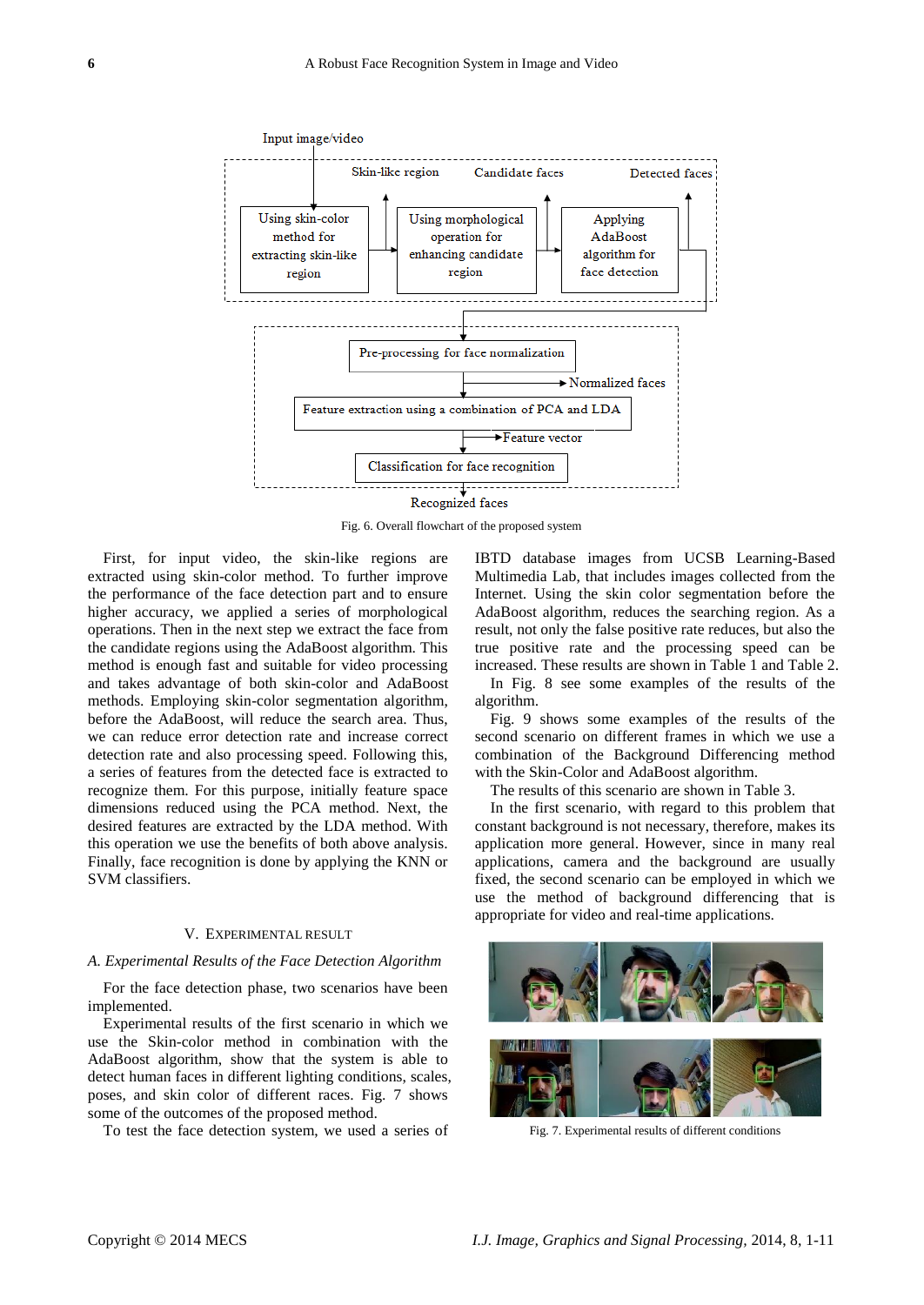| Detection method          | Face number | <b>Hits</b> | <b>Misses</b> | False alarms | Precision (%) |
|---------------------------|-------------|-------------|---------------|--------------|---------------|
| Skin color                | 325         | 288         | 37            | 26           | 88.6          |
| AdaBoost                  | 325         | 271         | 54            | 45           | 83.4          |
| Skin color<br>$+AdaBoost$ | 325         | 306         | 19            | 15           | 94.2          |

Table 1. Results of Different Face Detection Methods

| Detection method    | AdaBoost | Skin color+AdaBoost |
|---------------------|----------|---------------------|
| Execution time (ms) |          |                     |



Fig. 8. Experimental results



Fig. 9. the results of the second scenario applied on a sample video

|  |  |  |  | Table 3. Results of comparison with other proposed methods |  |  |  |  |
|--|--|--|--|------------------------------------------------------------|--|--|--|--|
|--|--|--|--|------------------------------------------------------------|--|--|--|--|

| Detection<br>method | Frame<br>number | Face<br>number | hits | misses | False<br>alarms | Precision (%) |
|---------------------|-----------------|----------------|------|--------|-----------------|---------------|
| Skin color          | 185             | 236            | 207  | 29     | 20              | 87.7          |
| AdaBoost            | 185             | 236            | 196  | 40     | 32              | 83.1          |
| Proposed<br>method  | 185             | 236            | 217  | 19     |                 | 91.9          |

# *B. Experimental Results of the Face Recognition Algorithm*

In the phase of feature extraction and face recognition, the following scenarios are considered:

- In the first scenario, the PCA method is used for feature extraction, then we do face recognition using KNN or SVM classifiers.
- In the second scenario, the LDA method is used for feature extraction, then we do face recognition using KNN or SVM classifiers.
- In the third scenario, firstly the dimensions of feature space is reduced using the PCA, and then using the LDA the desired features are extracted. Eventually, we do face recognition using KNN or SVM classifiers.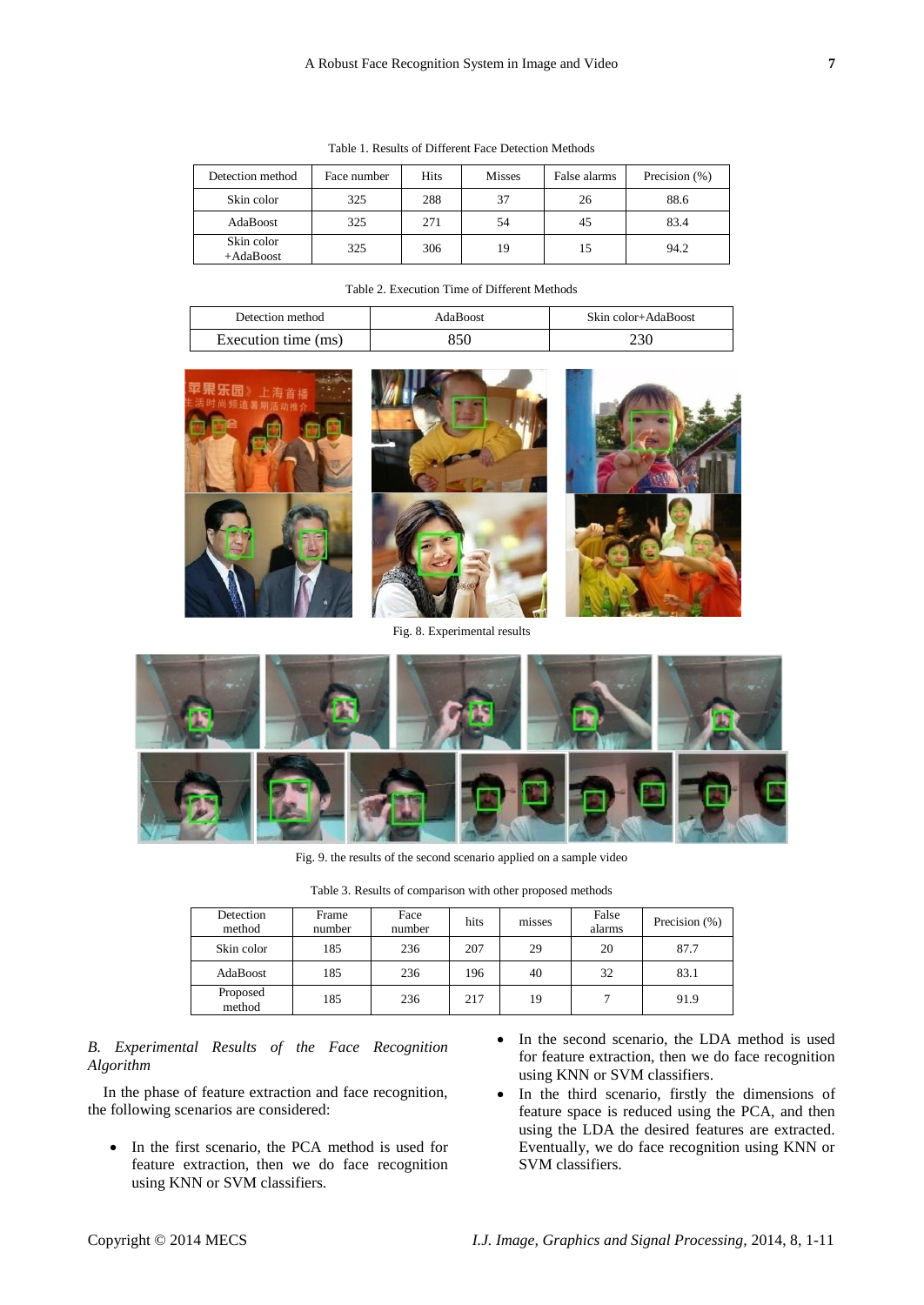In the fourth scenario, a series of features are extracted by employing Gabor Wavelet filters. Next, using PCA and LDA methods dimensions of feature space are reduced and the desired characteristics are extracted. Finally, face recognition is done using KNN or SVM classifiers.

We used ORL database to evaluate and test the recognition part of our system. The ORL database contains 400 images corresponding to 40 subjects. The face database has variations in pose, size, time, facial expression and facial detail. Each image includes  $112\times92$ pixels and has 256 gray levels. You can see some sample images of this database in Fig. 10.

We divide ten images of each person existing in the database into two groups, which means we choose the five images of each person as the training samples and the remaining five images as the testing samples of each person. So, totally the sum of training samples are 200 images and testing samples are 200 images. Table 4 shows the results of applying the different scenarios.

According to the Table 4, applying Gabor + PCA + LDA method has the best recognition rates. But Because of work on video, the system should be fast as far as possible, therefore, it is better to eliminate the feature extraction by Gabor and we use only the combination of PCA with LDA. Consequently, for our purpose the third scenario is chosen. Fig. 11 shows some example results of the third scenario on the ORL database. First row contains images that should be recognized and the second row shows images that have been retrieved from the database.

### *C. Experimental Results of the system*

By applying the combination of two parts of the face detection and recognition on the videos that include different lighting conditions with different backgrounds, consecutively the best recognition rate is obtained. You can see the results of total proposed system in Table 5.

In Fig. 12, some example results of applying the described method are observed. The first row shows the original frame. The second row shows the result of applying the skin-color algorithm, morphological operations, and the AdaBoost algorithm. In the third row, the normalized face image is shown. And ultimately in the fourth row, the face image retrieved from the database is displayed.



Fig. 10. A Group of Face Images in the ORL Database

| Method     | Recognition Rate (%) |            |           |                 |  |  |
|------------|----------------------|------------|-----------|-----------------|--|--|
|            |                      |            |           |                 |  |  |
| Classifier | <b>PCA</b>           | <b>LDA</b> | $PCA+LDA$ | $Gabor+PCA+LDA$ |  |  |
| <b>KNN</b> | 87.5                 | 91.2       | 93.5      | 96              |  |  |
| <b>SVM</b> | 92.3                 | 94.6       | 95        | 98              |  |  |
|            |                      |            |           |                 |  |  |

Table 4. Results of Different Face Recognition Methods



Fig. 11. Some results of the third scenario

Table 5. Results of Face Detection and Recognition System

|                      | Detection and Recognition Rate (%) |     |         |                 |  |  |  |
|----------------------|------------------------------------|-----|---------|-----------------|--|--|--|
| Method<br>Classifier | <b>PCA</b>                         | LDA | PCA+LDA | $Gabor+PCA+LDA$ |  |  |  |
| <b>KNN</b>           | 82                                 | 86  | 87.5    | 89.5            |  |  |  |
| <b>SVM</b>           | 85.5                               | 88  | 89.5    | 93.5            |  |  |  |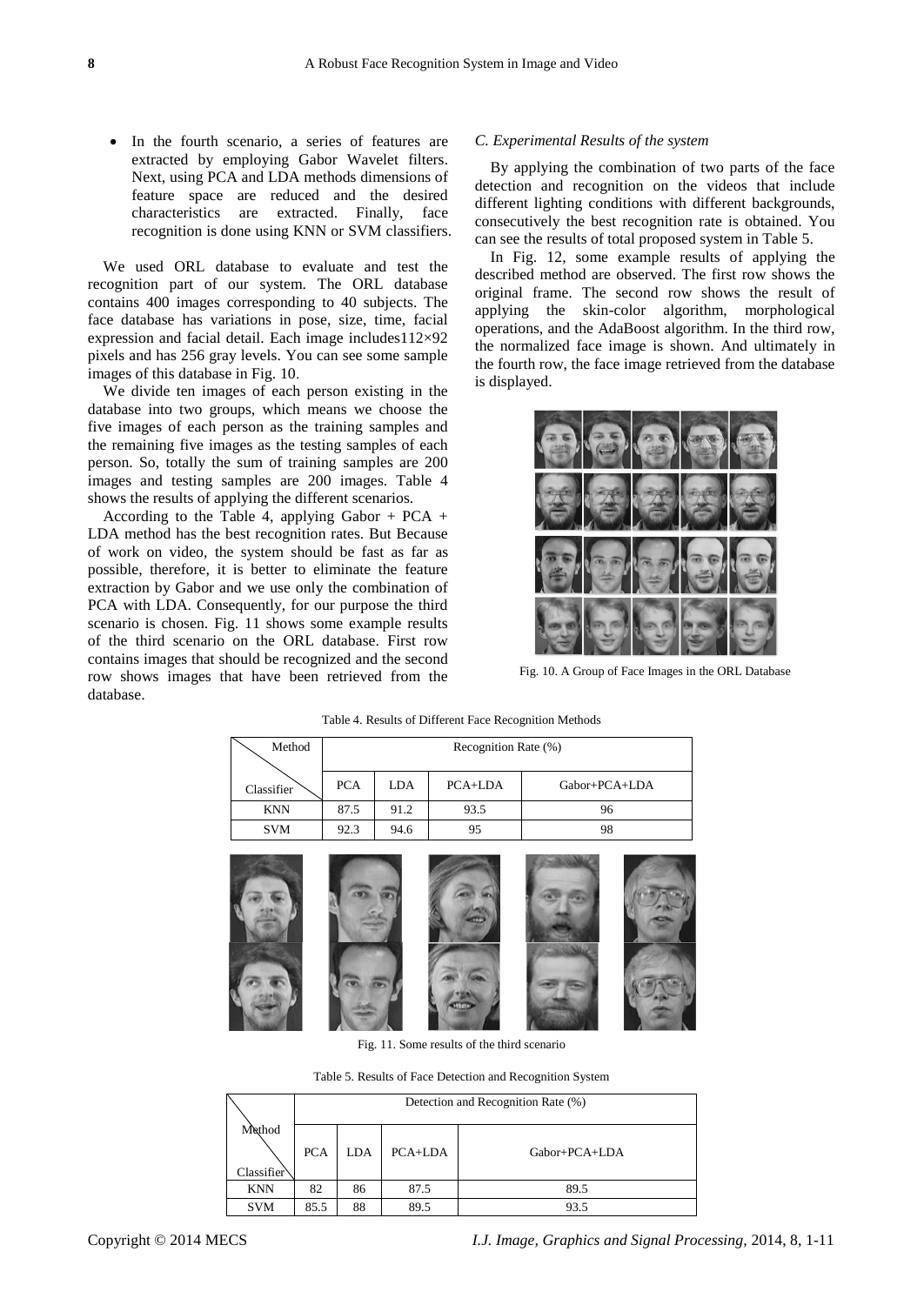## VI. CONCLUSION

In this paper, we proposed a robust system for face detection and recognition. For the face detection phase, two scenarios have been implemented. In the first scenario, we used a combination of skin color segmentation and AdaBoost algorithm to make a rational trade off between the time complexity and accuracy and develop a high performance face detection algorithm. This leads to a serious reduction in the false positive rate and growth in the true positive rate and processing speed concurrently.

In the second scenario, assuming that the camera and the background are fixed, first, using the Background Differencing method we isolate the foreground region and then apply the Skin-Color algorithm on it and next, we take advantage of the AdaBoost algorithm.

Also, the face recognition part was developed as a combination of three stages: dimension reduction using PCA, feature selection using LDA, and K-NN or SVMbased classification. We employed these algorithms to construct an efficient face recognition system with a high recognition rate.

Simulation results show that the system is able to detect human faces in different lighting conditions, scales, poses, and various skin colors. Moreover, it also has the ability of optimal feature extraction and efficient face classification. Getting a high recognition rate of 93.5% demonstrated an improvement compared to the other known face recognition methods. The new face recognition algorithm can be used in many areas such as security applications.



Fig. 12. Some examples of the implemented systems

#### **REFERENCES**

- [1] M. Md. Maruf, P. Padma Polash, I. Md. Wahedul, and R. Siamak, "A Real-Time Face Recognition Approach from Video Sequence using Skin Color Model and Eigenface Method," in *Electrical and Computer Engineering, 2006. CCECE '06. Canadian Conference on,* 2006, pp. 2181- 2185.
- [2] E. Hjelmås and B. K. Low, "Face Detection: A Survey," *Computer Vision and Image Understanding*, vol. 83, pp. 236-274, 2001.
- [3] Y. Ming-Hsuan and N. Ahuja, "Detecting human faces in color images," in *Image Processing 98*, 1998, pp. 127-130 vol.1.
- [4] W. Zhao, R. Chellappa, P. J. Phillips, and A. Rosenfeld, "Face recognition: A literature survey," *ACM Comput. Surv.*, vol. 35, pp. 399-458, 2003.
- [5] H. Han-Pang and L. Chun-Ting, "Multi-CAMSHIFT for Multi-View Faces Tracking and Recognition," in *Robotics and Biomimetics, 2006. ROBIO '06. IEEE International Conference on*, 2006, pp. 1334-1339.
- [6] Y. Ming-Hsuan, D. J. Kriegman, and N. Ahuja, "Detecting faces in images: a survey," *Pattern Analysis and Machine Intelligence, IEEE Transactions on,* vol. 24, pp. 34-58, 2002.
- [7] J. Ruiz-del-Solar and P. Navarrete, "Eigenspace-based face recognition: a comparative study of different approaches," *Systems, Man, and Cybernetics, Part C: Applications and Reviews, IEEE Transactions on,* vol. 35, pp. 315-325, 2005.
- [8] Y. Ben Jemaa and S. Khanfir, "Automatic Gabor Features Extraction for Face Recognition using Neural Networks," in *Image Processing Theory, Tools and Applications, 2008. IPTA 2008. First Workshops on*, 2008, pp. 1-6.
- [9] M. O. Faruqe and M. Al Mehedi Hasan, "Face recognition using PCA and SVM," in *Anti-counterfeiting, Security, and Identification in Communication, 2009. ASID 2009. 3rd International Conference on*, 2009, pp. 97-101.
- [10] X. Le Ha and S. Nitsuwat, "Face recognition in video, a combination of eigenface and adaptive skin-color model," in *Intelligent and Advanced Systems, 2007. ICIAS 2007. International Conference on*, 2007, pp. 742-747.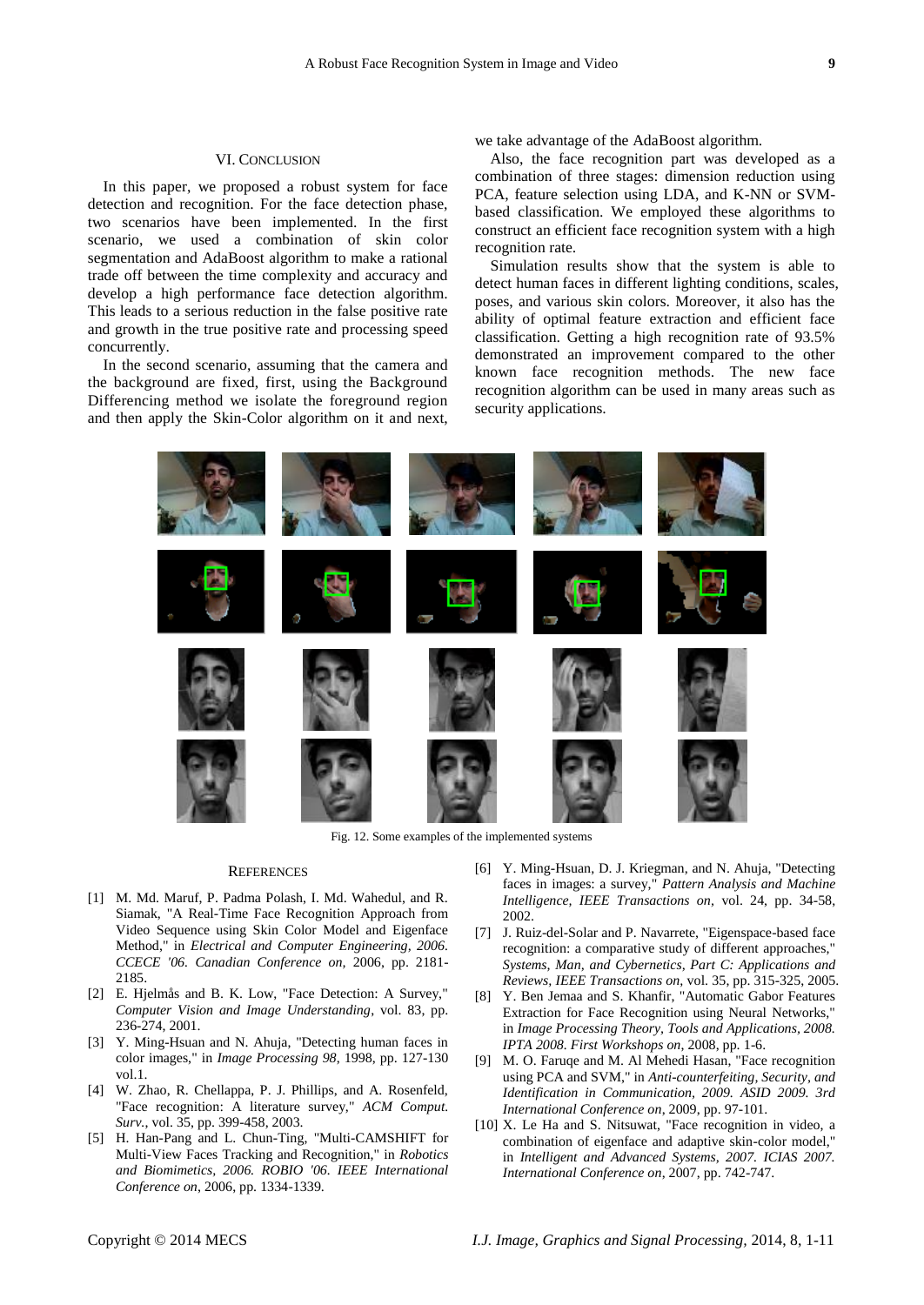- [11] H. Sahoolizadeh and Y. A. Ghassabeh, "Face recognition using eigen-faces, fisher-faces and neural networks," in *Cybernetic Intelligent Systems, 2008. CIS 2008. 7th IEEE International Conference on*, 2008, pp. 1-6.
- [12] M. A. Turk and A. P. Pentland, "Face recognition using eigenfaces," in *Computer Vision and Pattern Recognition, 1991. Proceedings CVPR '91., IEEE Computer Society Conference on*, 1991, pp. 586-591.
- [13] K. Delac, M. Grgic, and S. Grgic, "Statistics in face recognition: analyzing probability distributions of PCA, ICA and LDA performance results," in *Image and Signal Processing and Analysis, 2005. ISPA 2005. Proceedings of the 4th International Symposium on*, 2005, pp. 289-294.
- [14] L. Juwei, K. N. Plataniotis, and A. N. Venetsanopoulos, "Face recognition using LDA-based algorithms," *Neural Networks, IEEE Transactions on,* vol. 14, pp. 195-200, 2003.
- [15] J. Lu, K. N. Plataniotis, and A. N. Venetsanopoulos, "Regularization studies on LDA for face recognition," in *Image Processing, 2004. ICIP '04. 2004 International Conference on*, 2004, pp. 63-66 Vol. 1.
- [16] L. Weisheng and C. Wanli, "Face Recognition Based on Adaptively Weighted Gabor-LDA," in *Natural Computation, 2008. ICNC '08. Fourth International Conference on*, 2008, pp. 130-134.
- [17] L. Chengjun and H. Wechsler, "Independent component analysis of Gabor features for face recognition," *Neural Networks, IEEE Transactions on,* vol. 14, pp. 919-928, 2003.
- [18] J. G. Daugman, "Complete discrete 2-D Gabor transforms by neural networks for image analysis and compression," *Acoustics, Speech and Signal Processing, IEEE Transactions on,* vol. 36, pp. 1169-1179, 1988.
- [19] L. Tai Sing, "Image representation using 2D Gabor wavelets," *Pattern Analysis and Machine Intelligence, IEEE Transactions on,* vol. 18, pp. 959-971, 1996.
- [20] W. Meihua, J. Hong, and L. Ying, "Face recognition based on DWT/DCT and SVM," in *Computer Application and System Modeling (ICCASM), 2010 International Conference on*, 2010, pp. V3-507-V3-510.
- [21] E. Meng Joo, W. Chen, and W. Shiqian, "High-speed face recognition based on discrete cosine transform and RBF neural networks," *Neural Networks, IEEE Transactions on,*  vol. 16, pp. 679-691, 2005.
- [22] J. Xiao-Yuan and D. Zhang, "A face and palmprint recognition approach based on discriminant DCT feature extraction," *Systems, Man, and Cybernetics, Part B: Cybernetics, IEEE Transactions on,* vol. 34, pp. 2405-2415, 2004.
- [23] A. M. Martinez and A. C. Kak, "PCA versus LDA," *Pattern Analysis and Machine Intelligence, IEEE Transactions on,* vol. 23, pp. 228-233, 2001.
- [24] L. Bing, Z. Yun, and P. Yun-Hong, "Face recognition based on wavelet transform and SVM," in *Information Acquisition, 2005 IEEE International Conference on*, 2005, pp. 373-377.
- [25] C.-j. Chen, Y.-z. Zhan, and C.-j. Wen, "Hierarchical Face Recognition Based on SVDD and SVM," in *Environmental Science and Information Application Technology, 2009. ESIAT 2009. International Conference on*, 2009, pp. 692- 695.
- [26] H. Cheng-Ho and W. Jhing-Fa, "SVM-based one-againstmany algorithm for liveness face authentication," in *Systems, Man and Cybernetics, 2008. SMC 2008. IEEE International Conference on*, 2008, pp. 744-748.
- [27] M. H. Mousavi, K. Faez, and A. Asghari, "Three Dimensional Face Recognition Using SVM Classifier," in

- *Computer and Information Science, 2008. ICIS 08. Seventh IEEE/ACIS International Conference on*, 2008, pp. 208- 213.
- [28] P. Kakumanu, S. Makrogiannis, and N. Bourbakis, "A survey of skin-color modeling and detection methods," *Pattern Recognition,* vol. 40, pp. 1106-1122, 2007.
- [29] J. M. Chaves-Gonzalez, M. A. Vega-Rodriguez, J. A. G<sup>omez-Pulido, and J.</sup> M. Sanchez-Pérez, "Detecting skin in face recognition systems: A colour spaces study," *Digital Signal Processing,* vol. 20, pp. 806-823, 2010.
- [30] P. Viola and M. Jones, "Rapid object detection using a boosted cascade of simple features," in *Computer Vision and Pattern Recognition, 2001. CVPR 2001. Proceedings of the 2001 IEEE Computer Society Conference on*, 2001, pp. I-511-I-518 vol.1.
- [31] P. Viola and M. Jones, "Robust Real-Time Face Detection," *Int. J. Comput. Vision,* vol. 57, pp. 137-154, 2004.
- [32] P. N. Belhumeur, J. P. Hespanha, and D. J. Kriegman, "Eigenfaces vs. Fisherfaces: recognition using class specific linear projection," *Pattern Analysis and Machine Intelligence, IEEE Transactions on,* vol. 19, pp. 711-720, 1997.
- [33] W. Zhao, R. Chellappa, and A. Krishnaswamy, "Discriminant analysis of principal components for face recognition," in *Automatic Face and Gesture Recognition, 1998. Proceedings. Third IEEE International Conference on*, 1998, pp. 336-341.
- [34] E. Kamran and C. Rama, "Discriminant Analysis for Recognition of Human Face Images (Invited Paper)," in *Proceedings of the First International Conference on Audio- and Video-Based Biometric Person Authentication*, Springer-Verlag, 1997.
- [35] H. Chih-Wei and L. Chih-Jen, "A comparison of methods for multiclass support vector machines," *Neural Networks, IEEE Transactions on,* vol. 13, pp. 415-425, 2002.



**Alireza Tofighi**, male, received the BS and MS degrees in computer engineering from Ferdowsi University of Mashhad and University of Isfahan, Iran in 2008 and 2011, respectively. His research interests include machine vision, image processing, signal processing and pattern recognition.



**Nima Khairdoost,** male, received the BS and MS degrees in computer engineering from Ferdowsi University of Mashhad and University of Isfahan, Iran in 2008 and 2011, respectively. He currently is a lecturer in the Engineering Department of Tabaran Institute of Higher Education, Mashhad, Iran. His

research interests include image processing, machine vision and pattern recognition as well as evolutionary algorithms.



**S. Amirhassan Monadjemi**, male, born 1968, in Isfahan, Iran. He received his BS degree at computer hardware engineering from Isfahan University of Tech., in 1991, his MS degree at computer engineering, machine intelligence and robotics from Shiraz University, Shiraz, in 1994 and his PhD degree in computer science, image processing and pattern recognition from